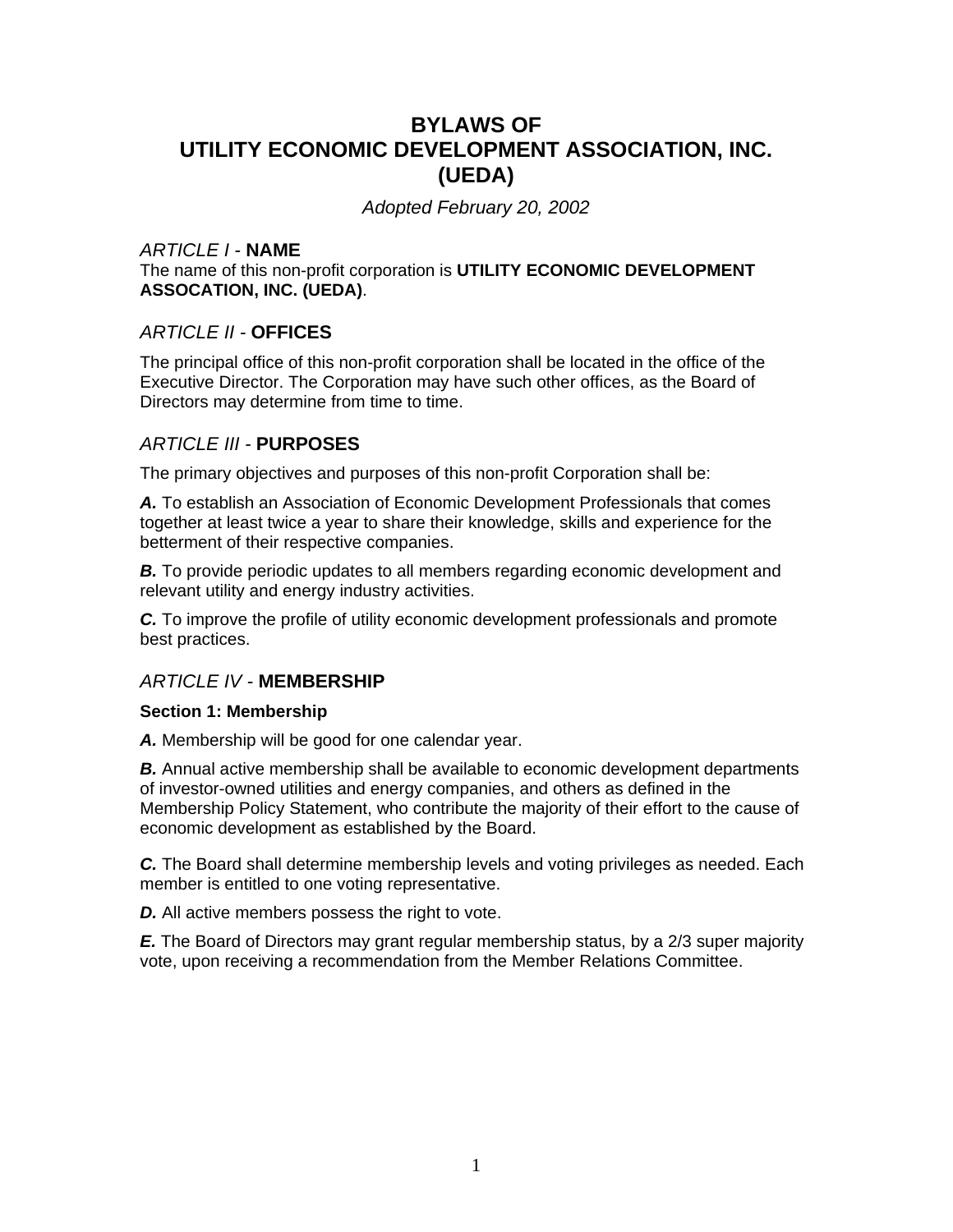## *ARTICLE V -* **BOARD OF DIRECTORS**

#### **Section 1: Number**

*A.* The authorized number of Board members shall be a minimum of 10 members and a maximum of 20 members.

**B.** The 4 elected officers of the Executive Committee at this time shall be made up of President, Vice President, Secretary and Treasurer.

*C.* In addition to the contributing members of the Board, the Utility Economic Development Association (UEDA) may maintain non-voting advisors to the Board who are invited to all Board meetings.

**D.** The board shall comply with the laws as established by the Equal Employment Opportunity Commission with regards to discrimination and status. The Executive Committee will determine policy and recommendations.

#### **Section 2: Conflict of Interest**

It is the responsibility of a board member to fully disclose and abstain from voting on a motion when a conflict of interest is recognized.

#### **Section 3: Terms**

*A.* In an effort to insure commitment to the goals of Utility Economic Development Association (UEDA), the Board members shall each serve a term of 2 years.

**B.** There shall be no limit to the number of terms an individual may serve on the Board.

*C.* The Board of Directors shall elect the officers. The terms of office for each Executive Committee shall be as follows: President - 2 years, Vice President - 2 years, Secretary – 2 years, and Treasurer - 2 years.

**D.** The immediate Past President shall automatically serve on the board for a two-year period upon succession of a new Board President. The Past President shall also serve on the Executive Committee.

*E.* Terms of office shall be considered to be immediately upon election.

## **Section 4: Election**

## *A. Policy:*

The Nominating Committee selects those nominees who it believes can best serve the interests of UEDA from a list recommended by members of UEDA. If a member/ members feel that a person should be considered, that person could be nominated from the floor at the Summer Annual meeting.

## *B. Qualifications:*

1. Only active members of UEDA shall be eligible for election as President, Vice President, Secretary, Treasurer or Director.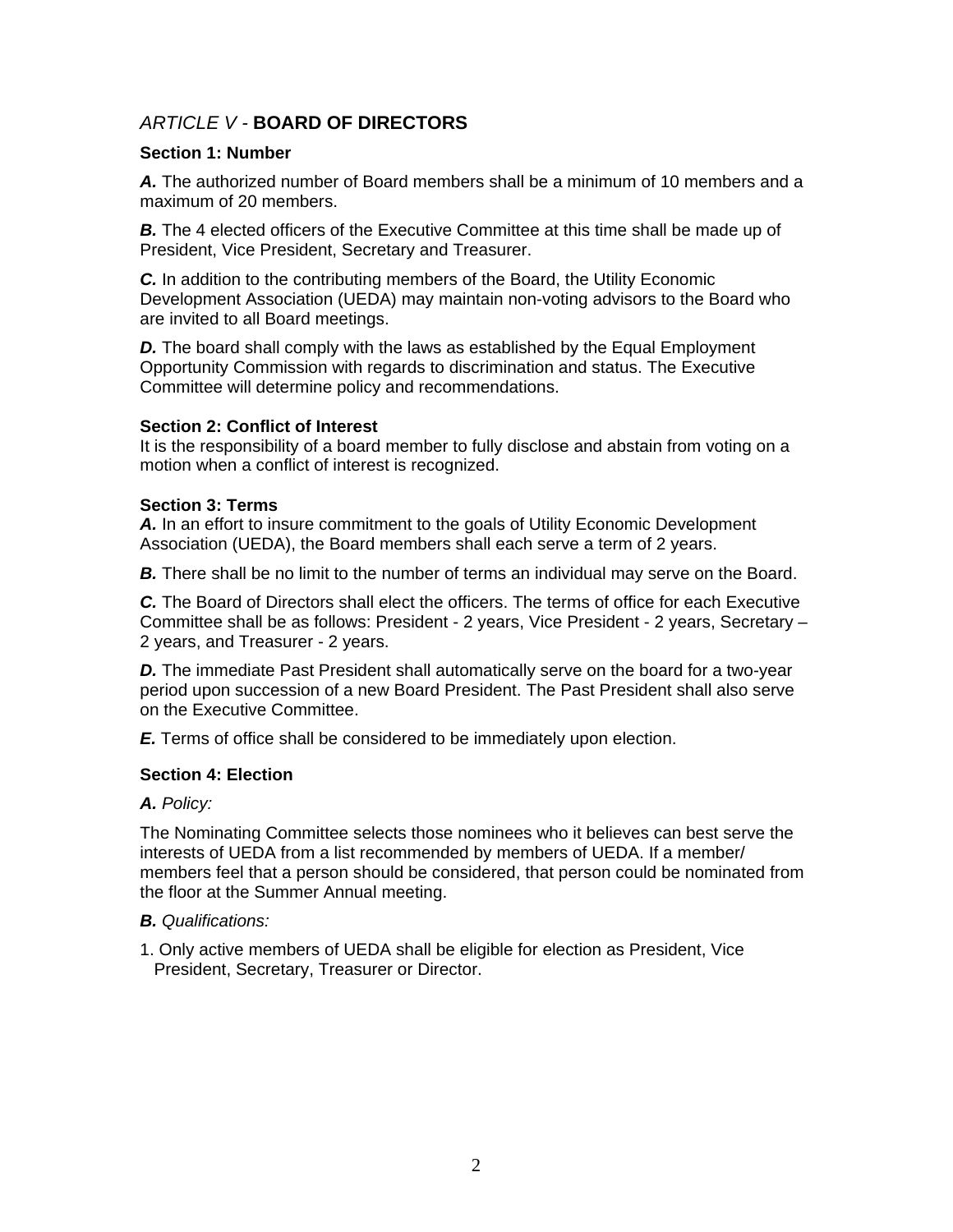## *C. Nominations:*

- 1. The Nominating Committee, consisting of members selected by the President and automatically including the three Past Presidents of UEDA shall select candidates for elected officers and members of the Board of Directors.
	- 2. Nominations for new Board members shall be submitted to the Secretary by the membership no later than May 31 of each year to be forwarded to the Nominating Committee.

## *D. Elections:*

- 1. The election of members of the Board shall be held at the summer meeting of each year.
- 2. At the Summer Annual Meeting each Voting Member Utility shall be entitled to one vote. Individuals must be present to vote.
- 3. An announcement of the names and companies of the consenting nominees as submitted by the Nominating Committee shall be distributed at the beginning of the Summer Annual Meeting.
- 4. Voting shall be during the Annual Meeting by hand, voice, or written ballot as determined by the President.
- 5. The newly elected Board members shall take office at the end of the summer meeting of the same year.
- *E. Vacancies:*
- 1. A vacancy of the Board shall be filled only by a two-thirds vote of the Board members present at the next Board meeting or by two-thirds mail or electronic proxy vote of all remaining Board members**.** A Board member elected to fill a vacancy shall serve for the remainder of the unexpired term. In the event that the vote is not two-thirds after consideration of three (3) candidates, the vacancy shall be filled at the next regular meeting of the general membership by a majority vote of the membership present.
- 2. A vacancy of those who hold office shall be appointed by the President from the Board of Directors to serve for the remainder of the unexpired term with a majority approval of the Board of Directors present at the next meeting or by two thirds mail or electronic proxy vote of all remaining Board members**.** The Vice President shall automatically assume the office of President in the case of the vacancy of the President.

## **Section 5: Duties**

- *A.* The Board shall have the authority to govern this non-profit corporation by adhering to the mission statement in making and directing policy relating to the financial and legal well being of the corporation.
- **B.** The Board shall determine at its discretion staff positions and policies ensuring that such activities are conducted with the framework of the mission statement.
- *C.* The President shall have general supervision and direction of the business of this nonprofit corporation. Meetings shall be conducted by the President using the established Robert's Rules of Order.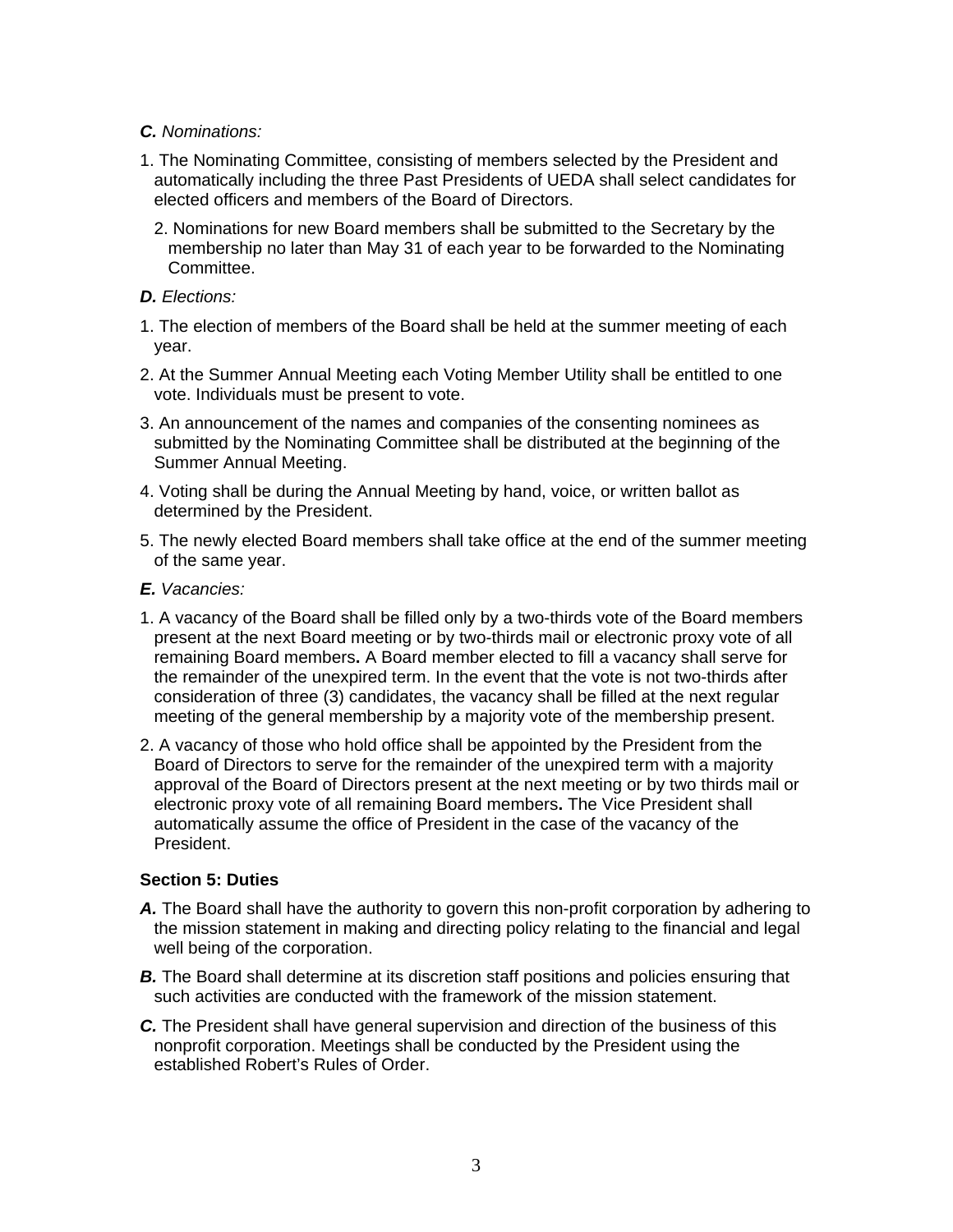- **D.** The Vice President shall assist the President in his duties and responsibilities, as requested by the President. The Vice President shall be responsible for chairing the UEDA Program Committee.
- *E.* The Secretary (or agent) shall ensure completion of the following: The Secretary shall keep a book of minutes of all meetings of the Board and the General Membership, with date and place of holding, how authorized, the notice thereof given, the names of those present at Board meetings, and the proceedings thereof. The Secretary shall give of cause to be given, notice of all the meetings of the Board required by the bylaws.
- *F.* The Treasurer (or agent) shall keep and maintain or cause to be kept and maintained, adequate and correct accounts of the properties and business transactions of the corporation. The books of account shall at all reasonable times be open to inspection by any member. The Treasurer shall deposit all moneys and other valuables in the names and to the credit of the corporation, and shall disburse the funds of the corporation as directed by the Board, and shall render to the Board, whenever requested, an accounting of all transactions and financial conditions of the corporation.
- *G.* The Board may create committees or task forces to accomplish the mission of the organization. Those committees will present recommendations to the Board and receive direction from the Board.

#### **Section 6: Voting**

Each member of the Board shall be entitled to one vote on each matter submitted to a vote of the Board. Board members must be present to vote or respond in a timely manner, as determined by the Secretary, to a mail or electronic proxy vote.

#### **Section 7: Quorum**

A quorum shall consist of a simple majority of the Board. A quorum of the Board must be present at meetings to conduct business. All business conducted via mail or electronically must include all active Board members.

## **Section 8: Regular Meetings**

The Board shall by resolution provide for regular semiannual meetings of the Board, fixing the day, time and place of the regular semiannual meetings. All regular meetings must be announced at least two weeks prior to the meeting and are open to the general membership.

Personnel matters or issues can be held in Executive Session and may not be open to the membership.

#### **Section 9: Special Meetings**

Special meetings of the Board may be called by any member of the Board or by the Advisory Board Members if such Advisory Board is established. Special meetings shall be called by submitting a written or verbal request to the President or Vice President. Such meetings must be held within ten (10) calendar days at a time and a place agreed upon by all Board members.

Special meetings are open to the general membership. Special meetings may make use of all electronic media such as conference calls and teleconferencing. Telephonic or written notice stating the place, time and date, and hour of any meeting of the Board shall be delivered to each Board member. Mailing such notice to their address on record shall constitute delivery by the Secretary.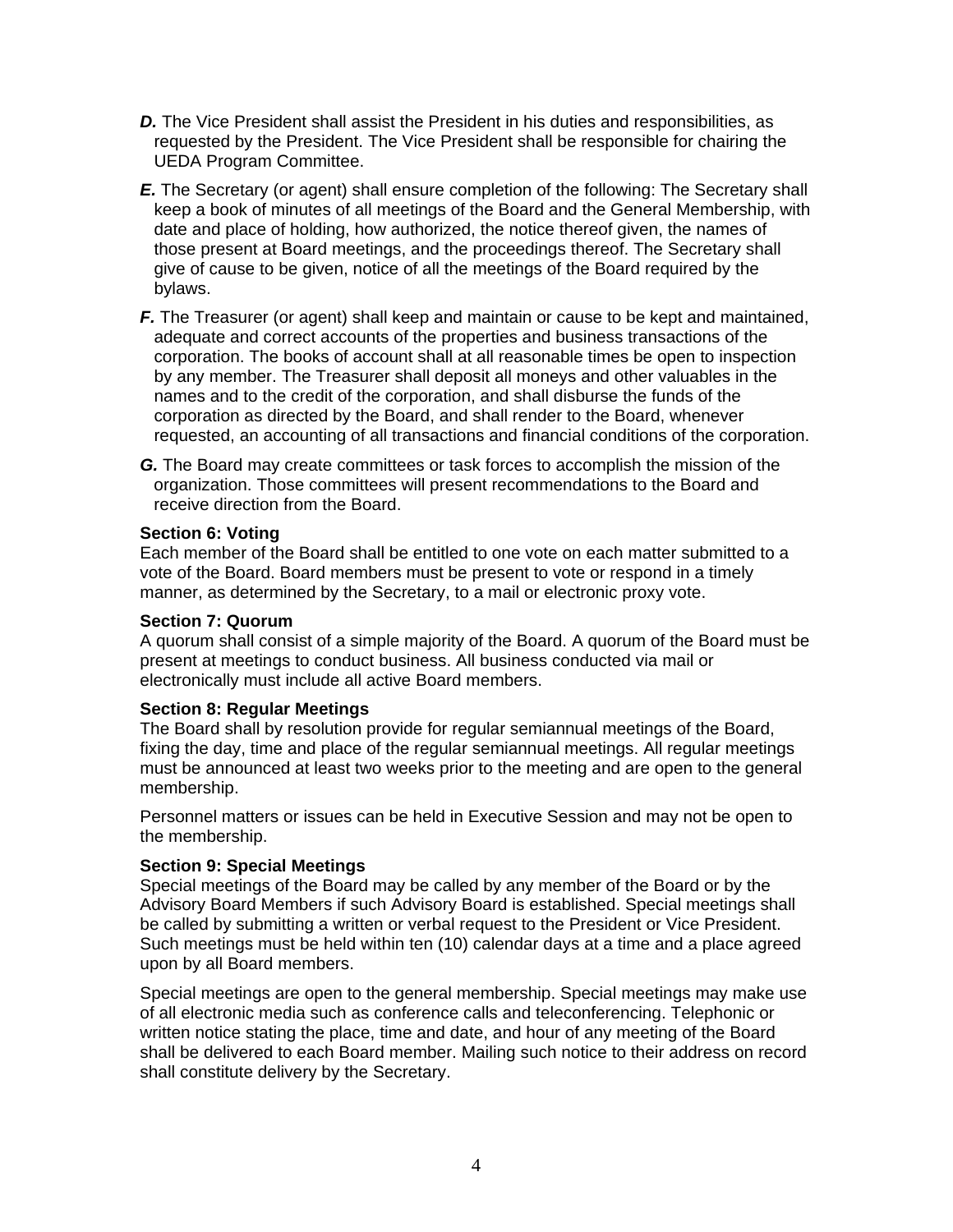## **Section 10: Members Absent from the Meeting**

A member of the Board who is absent without just cause from two (2) consecutive regular meetings may be removed from office. This will be at the discretion of the Board.

#### **Section 11: Resignations**

A member of the Board may resign their membership on the Board by giving a written notice to the Secretary or President of the Board. The resignation shall take effect on the day that the resignation is received. All resignations shall be officially accepted by the Board within thirty (30) days.

#### **Section 12: Removal**

A Board member may be removed from office with cause by a unanimous vote of the remaining members of the Board.

#### **Section 13: Compensation**

No member of the Board shall receive any compensation from this non-profit corporation.

## *ARTICLE VI* - **LIABILITY OF DIRECTORS**

## **Section 1: Immunity from Civil Liability**

Each Board member of the non-profit corporation shall be immune from civil liability and shall not be subject to suit directly or by way of contribution for any act or omission resulting in damage or injury if action was taken in good faith and within the scope of their official capacity.

## *ARTICLE VII -* **EXECUTION OF INSTRUMENTS, DEPOSITS AND FUNDS**

## **Section 1: Execution of Instruments**

The Board of Directors, except as otherwise provided in these Bylaws, may by resolution, authorize any officer or agent of the non-profit Corporation to enter into any contract or execute and deliver any instrument in the name of and on behalf of the Corporation, and such authority may be general or confined to specific instances. Unless so authorized, no officer, or agent shall have any power or authority to bind the Corporation by any contract or engagement or to pledge its credit or to render it liable monetarily for any purpose or in any amount.

## **Section 2: Checks and Notes**

Except as otherwise specifically determined by resolution of the Board of Directors, or as otherwise required by law, checks drafts, promissory notes, orders for the payment of money, and other evidence of indebtedness of the Corporation shall be signed by the Treasurer (or agent). Anything over \$10,000 should be signed by another Executive officer.

#### **Section 3: Deposits**

All funds of the non-profit Corporation shall be deposited from time to time to the credit of the Corporation in such banks, trust companies, or other depositories as the Board of Directors may select.

## **Section 4: Gifts**

The Board of Directors may accept on behalf of the non-profit Corporation any contribution, gift, bequest, or device for the charitable or public purposes of the Corporation.